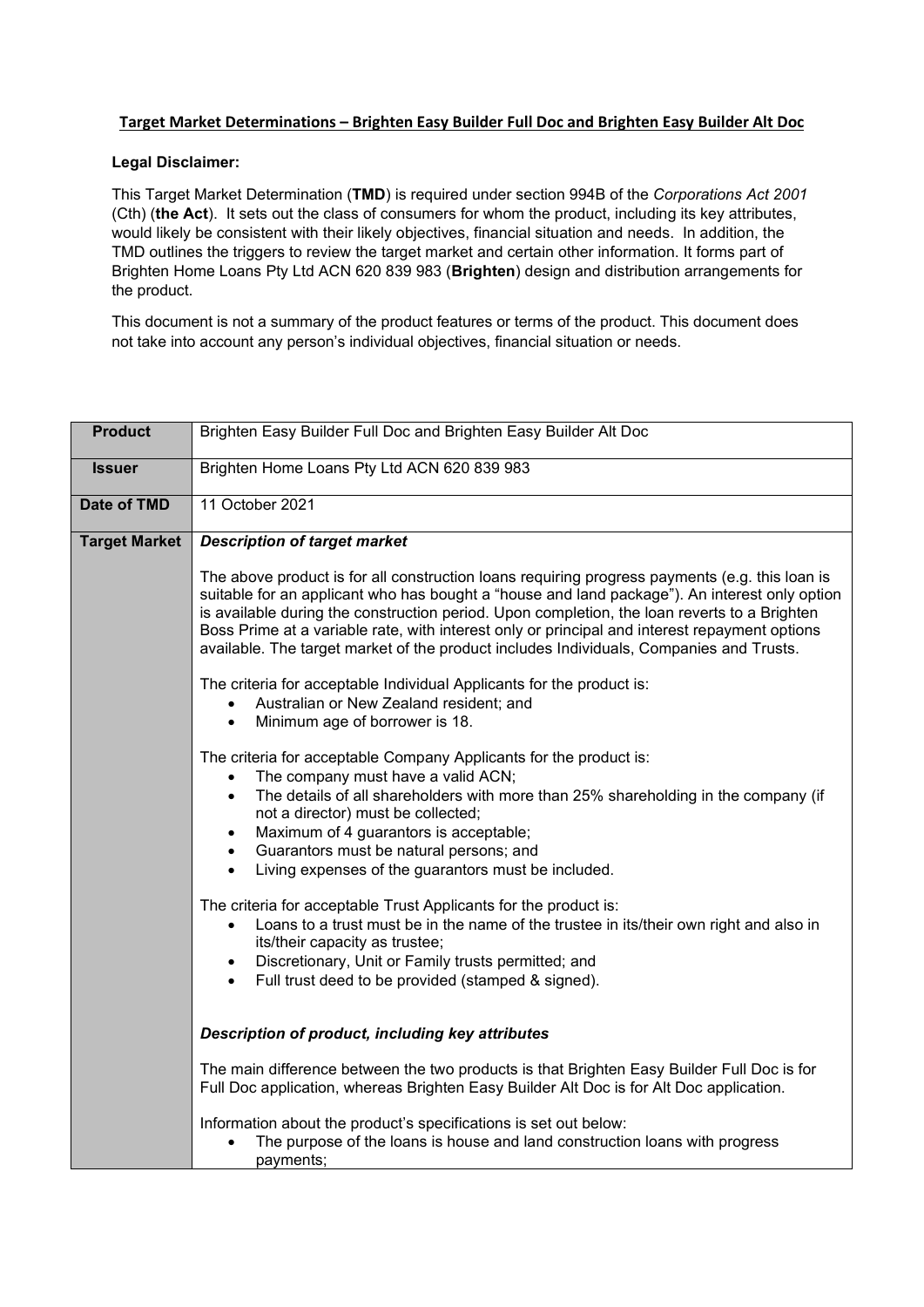| The repayment options include interest only during construction, and principal and<br>interest or interest only after construction;<br>The interest only periods are a maximum of 5 years;<br>$\bullet$<br>The repayment methods include Direct Debit, BPAY and Pay anyone;<br>$\bullet$<br>The loan term 15-30 years;<br>$\bullet$<br>There is a 100% Offset Facility included for variable rate loans post construction;<br>$\bullet$<br>The repayment options include principal and interest or interest only (maximum 5<br>$\bullet$<br>years)<br>The minimum loan size is \$200,000;<br>٠<br>The maximum loan size is \$1,500,000; and<br>$\bullet$<br>The maximum LVR is 80%.<br>$\bullet$                                                                                                                                                    |
|-----------------------------------------------------------------------------------------------------------------------------------------------------------------------------------------------------------------------------------------------------------------------------------------------------------------------------------------------------------------------------------------------------------------------------------------------------------------------------------------------------------------------------------------------------------------------------------------------------------------------------------------------------------------------------------------------------------------------------------------------------------------------------------------------------------------------------------------------------|
| Description of likely objectives, financial situation and needs of consumers in the<br>target market                                                                                                                                                                                                                                                                                                                                                                                                                                                                                                                                                                                                                                                                                                                                                |
| This product is designed for consumers who are:<br>Seeking construction loans with progress payments (excluding owner builders);<br>$\bullet$<br>If the customer chose a variable rate they would be seeking flexibility to make extra<br>$\bullet$<br>repayments without a fee; seeking flexibility to redraw funds as required; seeking<br>additional features on their home loan (ie. offset account); and<br>The customer would need to meet Brighten's credit assessment and AML/CTF<br>$\bullet$<br>requirements.                                                                                                                                                                                                                                                                                                                             |
| Classes of consumers for whom the product is clearly unsuitable                                                                                                                                                                                                                                                                                                                                                                                                                                                                                                                                                                                                                                                                                                                                                                                     |
| Applicants will not be considered from the following:<br>Minors;<br>$\bullet$<br>Companies or company trustee's involving disqualified directors;<br>$\bullet$<br>Companies and/or individuals where a significant portion of their income is derived<br>$\bullet$<br>from the purchase / development / re-sale of property, unless to purchase or<br>refinance their owner-occupied residence (cash out limited to \$10,000);<br>Bankrupts discharged < 3 years ago;<br>$\bullet$<br>Applicants under external administration;<br>$\bullet$<br>Superannuation funds (either applicant or security provider);<br>$\bullet$<br>Superannuation funds (either applicant or security provider);<br>Public companies;<br>Owner Builders;<br><b>Limited Liability Companies;</b><br>Associations;<br>Churches;<br>Clubs; and<br>Borrowers of Convenience. |
| Explanation of why the product is likely to be consistent with the likely objectives,<br>financial situation and needs of consumers in the target market<br>This product is likely to be consistent with the likely objectives, financial situations and needs<br>of the customers within the target market as it is a simple loan construct to understand with                                                                                                                                                                                                                                                                                                                                                                                                                                                                                     |
| variable interest rates only. Repayments may be principal and interest or interest only up to 5<br>years. To be eligible to purchase this product, requirements must be met in relation to:<br>Employment; and<br>Income,<br>which would mean that, without exceptional circumstances, the Borrowers will be able to<br>meet their repayment obligations.                                                                                                                                                                                                                                                                                                                                                                                                                                                                                           |
|                                                                                                                                                                                                                                                                                                                                                                                                                                                                                                                                                                                                                                                                                                                                                                                                                                                     |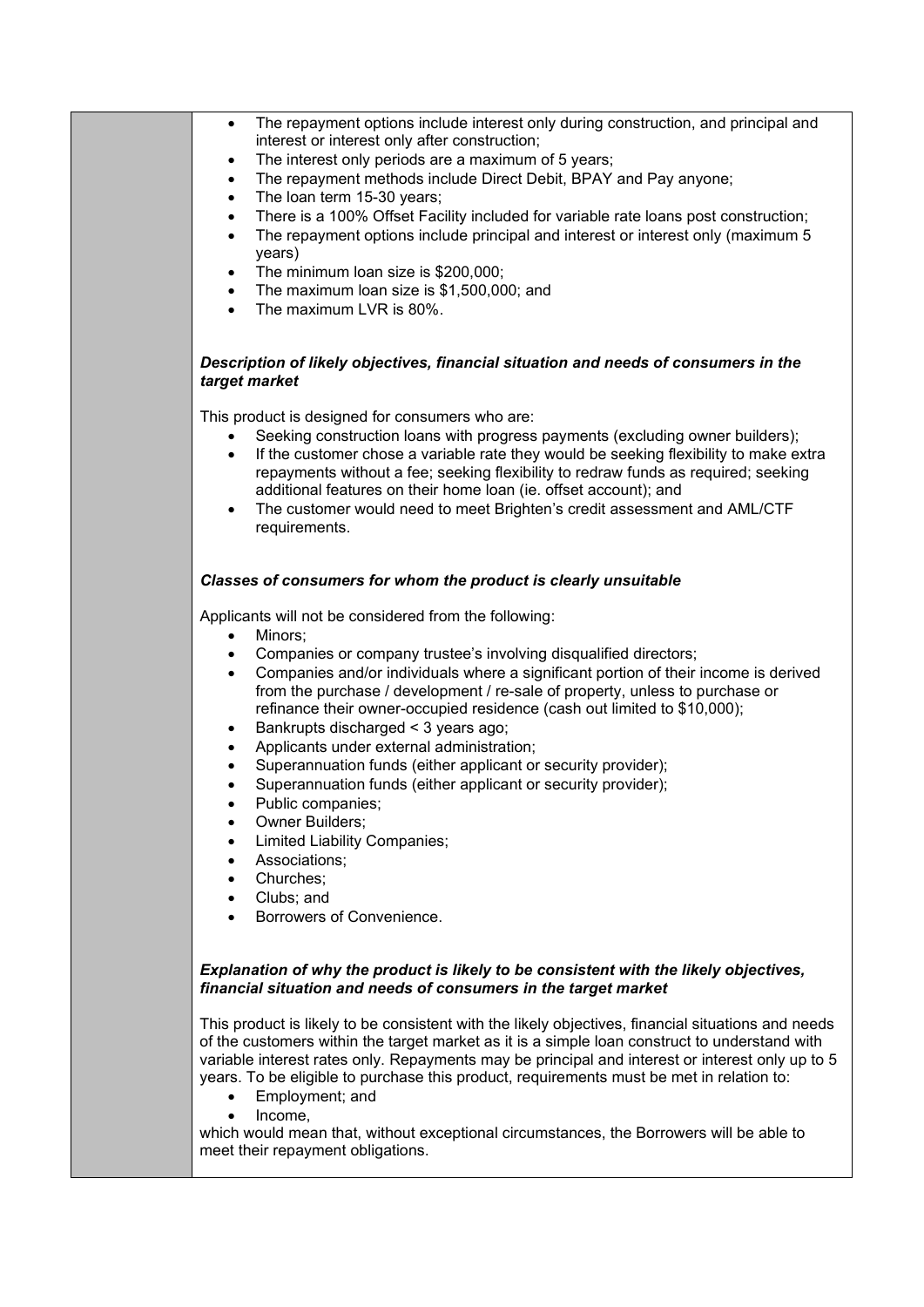| <b>Distribution</b>                       | <b>Distribution conditions</b>                                                                                                                                                                                                                                                                                                                                                                                                                                                                                                                                                                                                   |  |  |  |  |
|-------------------------------------------|----------------------------------------------------------------------------------------------------------------------------------------------------------------------------------------------------------------------------------------------------------------------------------------------------------------------------------------------------------------------------------------------------------------------------------------------------------------------------------------------------------------------------------------------------------------------------------------------------------------------------------|--|--|--|--|
| <b>Conditions</b>                         | The main distribution channel for this product is through third party distributors, being                                                                                                                                                                                                                                                                                                                                                                                                                                                                                                                                        |  |  |  |  |
|                                           | mortgage brokers, mortgage managers, and aggregator panels (Distribution Partners).                                                                                                                                                                                                                                                                                                                                                                                                                                                                                                                                              |  |  |  |  |
|                                           | The distribution conditions which Distribution Partners must comply with include ensuring that<br>potential customers within the target market meet the eligibility requirements for the product.                                                                                                                                                                                                                                                                                                                                                                                                                                |  |  |  |  |
|                                           | In order to distribute this product to a potential customer within the target market, the<br>customer must not:                                                                                                                                                                                                                                                                                                                                                                                                                                                                                                                  |  |  |  |  |
|                                           | 1. fall into a class of customers set out under the above heading, "Classes of<br>consumers for whom the product is clearly unsuitable"; or<br>2. provide an unacceptable security type.                                                                                                                                                                                                                                                                                                                                                                                                                                         |  |  |  |  |
|                                           | Further eligibility requirements to purchase this product include:<br>1. Employment requirements of the target market; and<br>2. Income requirements of the target market.                                                                                                                                                                                                                                                                                                                                                                                                                                                       |  |  |  |  |
|                                           | Why the distribution conditions and restrictions will make it more likely that the<br>consumers who acquire the product are in the target market                                                                                                                                                                                                                                                                                                                                                                                                                                                                                 |  |  |  |  |
|                                           | Brighten monitors the quality and content of applications received from its Distribution<br>Partners for trends and patterns of unacceptable practices or just poor quality and/or<br>incomplete loan applications. Feedback is given, if and when needed. Brightens distributing<br>Mortgage Brokers and Mortgage Managers are all party to agreements that contain<br>commission or fee claw back clauses for unacceptable loans, poor performing loans, fraud<br>and AML/CTF issues amongst other criteria. Brighten also reserves the right in these<br>agreements to terminate Brokers for any reason on two weeks' notice. |  |  |  |  |
| <b>Review</b>                             | The review triggers that would reasonably suggest that the TMD is no longer appropriate                                                                                                                                                                                                                                                                                                                                                                                                                                                                                                                                          |  |  |  |  |
| <b>Triggers</b>                           | include:<br>A significant dealing of the product to consumers outside the target market occurs;<br>$\bullet$<br>A significant number of complaints or dissatisfaction by the customers in relation to<br>$\bullet$<br><b>Distribution Partners;</b>                                                                                                                                                                                                                                                                                                                                                                              |  |  |  |  |
|                                           | A significant number of complaints is received from customers in relation to their<br>purchase or use of the product that reasonably suggests that the TMD is no longer<br>appropriate;                                                                                                                                                                                                                                                                                                                                                                                                                                          |  |  |  |  |
|                                           | A material change to the product or the terms and conditions of the product occurs<br>which would cause the TMD to no longer be appropriate;                                                                                                                                                                                                                                                                                                                                                                                                                                                                                     |  |  |  |  |
|                                           | Hindsight reviews indicate that the product has been sold to classes of customers for<br>$\bullet$<br>whom the product is clearly unsuitable;                                                                                                                                                                                                                                                                                                                                                                                                                                                                                    |  |  |  |  |
|                                           | Material changes to the regulatory environment or relevant legislation;<br>٠                                                                                                                                                                                                                                                                                                                                                                                                                                                                                                                                                     |  |  |  |  |
|                                           | The extent and nature of any negative feedback from Distribution Partners indicating<br>$\bullet$<br>that they are unable to sell the product to eligible customers within the target market;                                                                                                                                                                                                                                                                                                                                                                                                                                    |  |  |  |  |
|                                           | The extent and nature of any negative feedback from Borrowers indicating that they<br>٠<br>are dissatisfied with the product;                                                                                                                                                                                                                                                                                                                                                                                                                                                                                                    |  |  |  |  |
|                                           | High rates of default by the customers in the target market; and                                                                                                                                                                                                                                                                                                                                                                                                                                                                                                                                                                 |  |  |  |  |
|                                           | Customers of the target market seeking to switch to other loan products.                                                                                                                                                                                                                                                                                                                                                                                                                                                                                                                                                         |  |  |  |  |
| <b>Review</b><br><b>Periods</b>           | First review date: 5 April 2022<br>Periodic reviews: Every 12 months, and in the event it comes to our knowledge that a<br>review trigger is triggered or that the product is not meeting the target market.                                                                                                                                                                                                                                                                                                                                                                                                                     |  |  |  |  |
| <b>Distribution</b><br><b>Information</b> | The following information must be provided to Brighten by distributors who engage in retail                                                                                                                                                                                                                                                                                                                                                                                                                                                                                                                                      |  |  |  |  |
| <b>Reporting</b><br><b>Requirements</b>   | product distribution conduct in relation to this product:                                                                                                                                                                                                                                                                                                                                                                                                                                                                                                                                                                        |  |  |  |  |